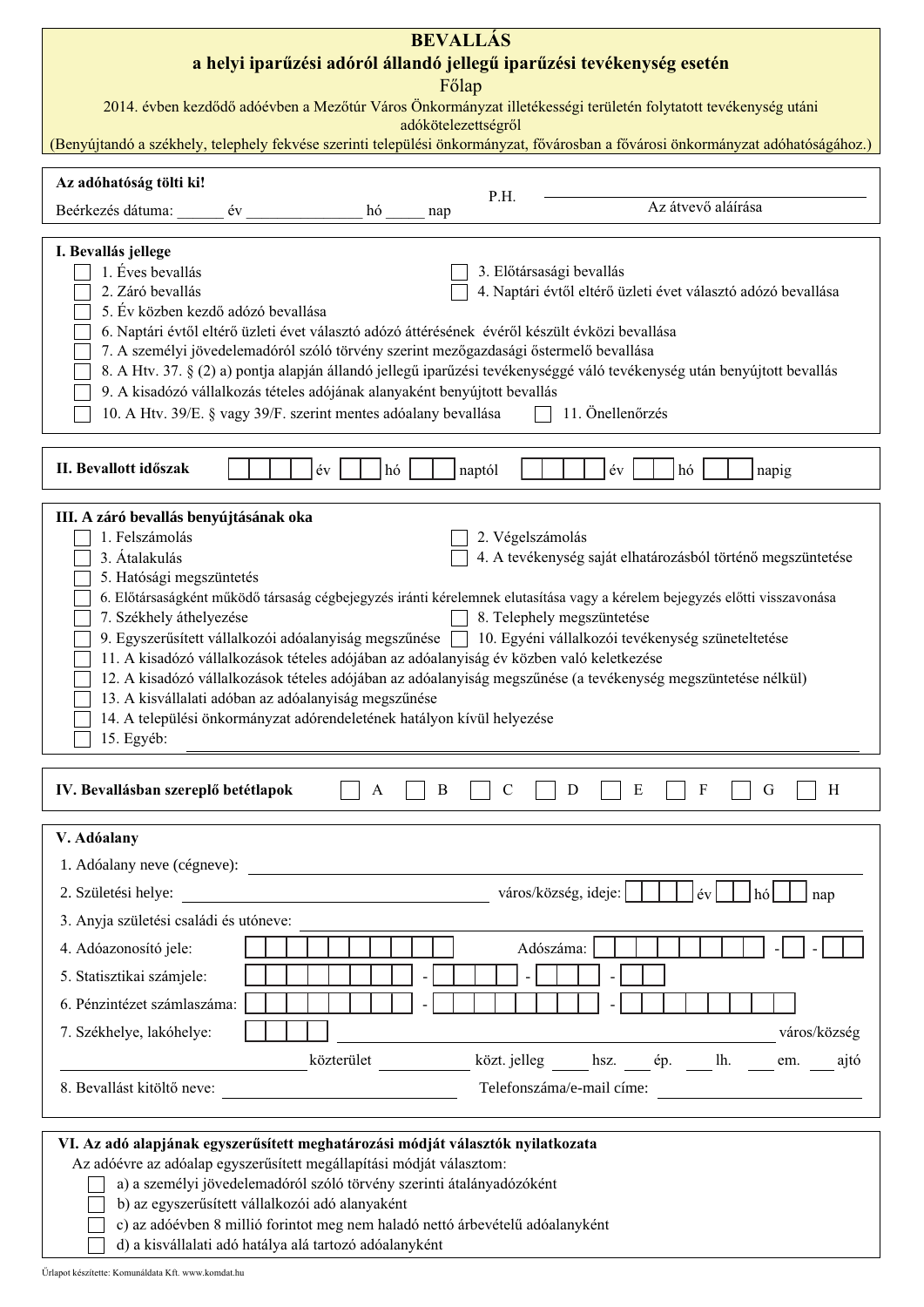| VII. Az adó                                                                                                                                                                                                    | (Ft)                                                  |
|----------------------------------------------------------------------------------------------------------------------------------------------------------------------------------------------------------------|-------------------------------------------------------|
| 1. A Htv. szerinti – vállalkozási szintű – éves nettó árbevétel (részletezése külön lapon)                                                                                                                     |                                                       |
| 2. Eladott áruk beszerzési értékének, közvetített szolgáltatások értékének figyelembe vehető<br>(a Htv. 39. § (6) bekezdésének hatálya alá nem tartozó adóalany esetén: "E" lap II/7. sor)<br>együttes összege |                                                       |
|                                                                                                                                                                                                                |                                                       |
| 3. Az alvállalkozói teljesítések értéke                                                                                                                                                                        |                                                       |
| 4. Anyagköltség                                                                                                                                                                                                |                                                       |
| 5. Alapkutatás, alkalmazott kutatás, kísérleti fejlesztés adóévben elszámolt közvetlen költsége                                                                                                                |                                                       |
| 6. Htv. szerinti - vállalkozási szintű - adóalap [1-(2+3+4+5)                                                                                                                                                  |                                                       |
| vagy a Htv. 39. § (6) alkalmazása esetén: "E" jelű lap III/11. sor]                                                                                                                                            |                                                       |
| 7. A foglalkoztatás növeléséhez kapcsolódó adóalap-mentesség                                                                                                                                                   |                                                       |
| 8. A foglalkoztatás csökkentéséhez kapcsolódó adóalap-növekmény                                                                                                                                                |                                                       |
| 9. Mentességekkel korrigált Htv. szerinti - a vállalkozási szintű - adóalap (6-7+8)                                                                                                                            |                                                       |
| 10. Az önkormányzat illetékességi területére jutó - a 9. sorban lévő adóalap megosztása<br>szerinti - települési szintű adóalap                                                                                |                                                       |
| 11. Adómentes adóalap önkormányzati döntés alapján (Htv. 39/C §-a szerint)                                                                                                                                     |                                                       |
| 12. Az önkormányzati rendelet szerinti adóköteles adóalap (10-11)                                                                                                                                              |                                                       |
| 13. Adóalapra jutó iparűzési adó összege (12. sor x 2 %)                                                                                                                                                       |                                                       |
| 14. Önkormányzati döntés szerinti adókedvezmény (Htv. 39/C §-a szerint)                                                                                                                                        |                                                       |
| 15. Az ideiglenes jellegű iparűzési tevékenység után az adóévben megfizetett és az                                                                                                                             |                                                       |
| önkormányzatnál levonható adóátalány összege [Htv. 40/A. § (1) bek. a) pontja szerint]                                                                                                                         |                                                       |
| 16. Az adóévben megfizetett útdíj 7,5%-ának a településre jutó összege                                                                                                                                         |                                                       |
| [Htv. 40/A. § (1) bekezdés b) pontja szerint]                                                                                                                                                                  |                                                       |
| 17. Iparűzési adófizetési kötelezettség [13-(14+15+16)]                                                                                                                                                        |                                                       |
| 18. Adóelőlegre befizetett összeg, a kisadózó vállalkozás tételes adójának hatálya alá                                                                                                                         |                                                       |
| tartozó adóalany esetén adóként megfizetett összeg                                                                                                                                                             |                                                       |
| 19. Feltöltési kötelezettség címén befizetett összeg                                                                                                                                                           |                                                       |
| 20. Különbözet [17-(18+19)]                                                                                                                                                                                    |                                                       |
| 21. Az önkormányzatra jutó adóátalány összege<br>22. Külföldön létesített telephelyre jutó adóalap                                                                                                             |                                                       |
| 23. Az adóévben megfizetett e-útdíj 7,5%-a                                                                                                                                                                     |                                                       |
|                                                                                                                                                                                                                |                                                       |
| VIII. Adóelőleg bevallása                                                                                                                                                                                      |                                                       |
| 1. Előlegfizetési időszak<br>év<br>$ h\dot{\theta} $<br>naptól                                                                                                                                                 | $ $ napig<br>év<br>l hó                               |
| Esedékesség                                                                                                                                                                                                    |                                                       |
|                                                                                                                                                                                                                | Összeg<br>(Ft)                                        |
| 2. Első előlegrészlet<br>év<br>l hó<br>nap                                                                                                                                                                     |                                                       |
| 3. Második előlegrészlet<br>év<br>$ h\dot{\theta} $<br>nap                                                                                                                                                     |                                                       |
|                                                                                                                                                                                                                |                                                       |
| IX. Felelősségem tudatában kijelentem, hogy a bevallásban közölt adatok a valóságnak megfelelnek.                                                                                                              |                                                       |
|                                                                                                                                                                                                                |                                                       |
| év<br>helység<br>hó<br>nap                                                                                                                                                                                     |                                                       |
|                                                                                                                                                                                                                |                                                       |
|                                                                                                                                                                                                                | az adózó vagy képviselője (meghatalmazottja) aláírása |
| 1. Jelen adóbevallást ellenjegyzem:<br><u> 1980 - Andrea Andrew Maria (h. 1980).</u>                                                                                                                           |                                                       |
| 2. Adótanácsadó, adószakértő neve:                                                                                                                                                                             |                                                       |
| 3. Adóazonosító száma:                                                                                                                                                                                         |                                                       |
| and the control of the control of the control of the control of the control of the control of the control of the                                                                                               |                                                       |
| 4. Bizonyítvány / igazolvány száma:                                                                                                                                                                            |                                                       |
| az adóhatósághoz bejelentett, a bevallás aláírására jogosult állandó meghatalmazott<br>5. Jelölje X-szel:                                                                                                      |                                                       |
| meghatalmazott (meghatalmazás csatolva)                                                                                                                                                                        |                                                       |
| adóhatósághoz bejelentett pénzügyi képviselő                                                                                                                                                                   |                                                       |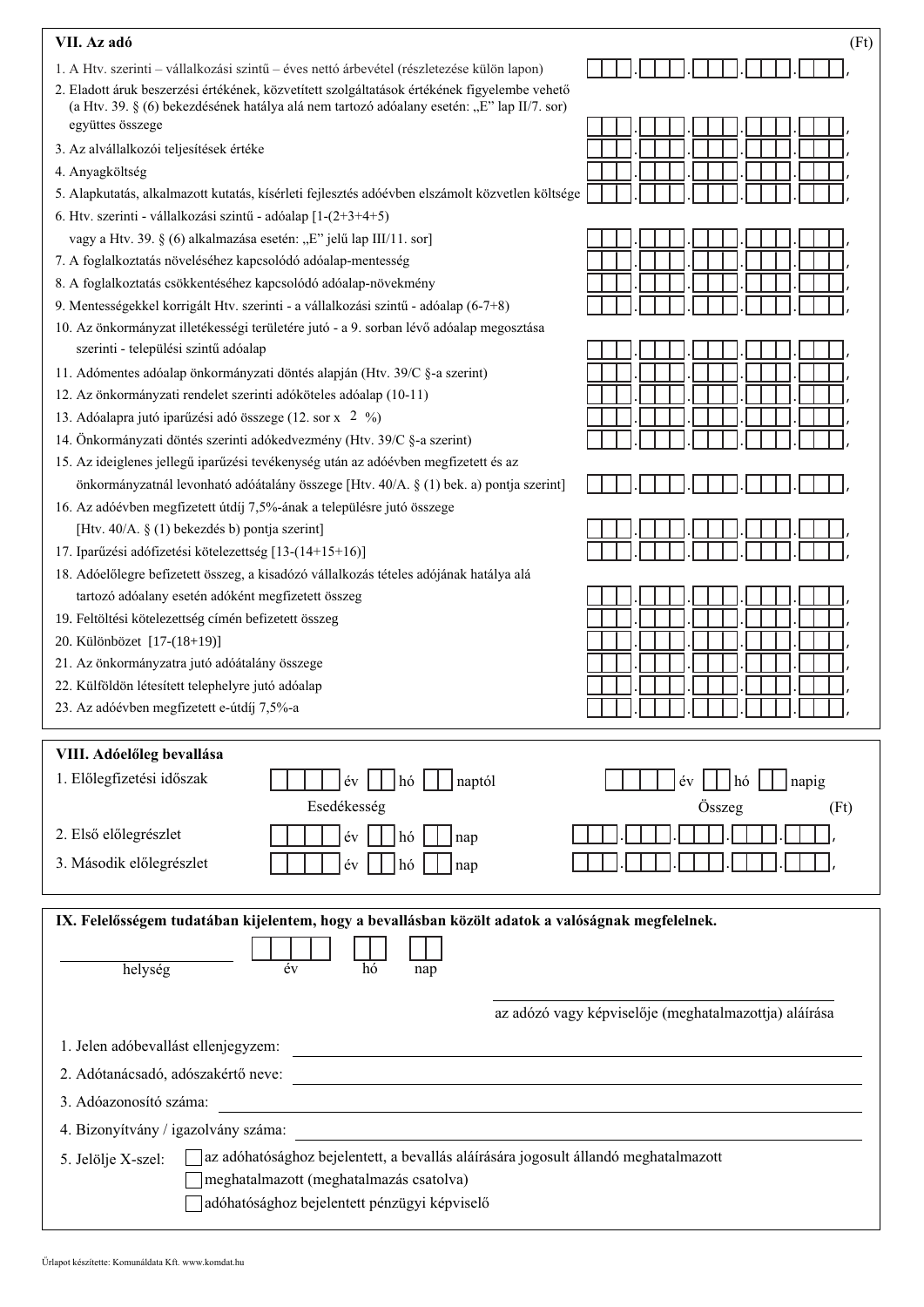| "A" JELŰ BETÉTLAP                                                                                                                                                                                                                                        |                                                       |  |  |  |  |  |  |
|----------------------------------------------------------------------------------------------------------------------------------------------------------------------------------------------------------------------------------------------------------|-------------------------------------------------------|--|--|--|--|--|--|
| 2014. évben kezdődő adóévről a Mezőtúr Város Önkormányzat illetékességi területén<br>folytatott állandó jellegű iparűzési tevékenység utáni adókötelezettségről szóló helyi<br>iparűzési adóbevalláshoz<br>Vállalkozók nettó árbevételének a kiszámítása |                                                       |  |  |  |  |  |  |
| I. Adóalany                                                                                                                                                                                                                                              |                                                       |  |  |  |  |  |  |
|                                                                                                                                                                                                                                                          |                                                       |  |  |  |  |  |  |
| 1. Adóalany neve (cégneve):                                                                                                                                                                                                                              |                                                       |  |  |  |  |  |  |
| 2. Adóazonosító jele:<br>Adószáma:                                                                                                                                                                                                                       |                                                       |  |  |  |  |  |  |
| II. A nettó árbevétel                                                                                                                                                                                                                                    | (Ft)                                                  |  |  |  |  |  |  |
| 1. A Htv. szerinti - vállalkozási szintű -éves nettó árbevétel (2-3-4-5-6)                                                                                                                                                                               |                                                       |  |  |  |  |  |  |
| 2. A számviteli törvény szerinti nettó árbevétel                                                                                                                                                                                                         |                                                       |  |  |  |  |  |  |
| 3. A társasági adóról és az osztalékadóról szóló törvény szerinti jogdíjbevétel<br>4. Egyéb szolgáltatások értékeként, illetve egyéb ráfordítások között kimutatott jövedéki adó                                                                         |                                                       |  |  |  |  |  |  |
| összege                                                                                                                                                                                                                                                  |                                                       |  |  |  |  |  |  |
| 5. Egyéb ráfordítások között kimutatott regisztrációs adó, energia adó összege                                                                                                                                                                           |                                                       |  |  |  |  |  |  |
| 6. Felszolgálási díj árbevétele                                                                                                                                                                                                                          |                                                       |  |  |  |  |  |  |
|                                                                                                                                                                                                                                                          |                                                       |  |  |  |  |  |  |
| év<br>hó                                                                                                                                                                                                                                                 |                                                       |  |  |  |  |  |  |
| helység<br>nap                                                                                                                                                                                                                                           |                                                       |  |  |  |  |  |  |
|                                                                                                                                                                                                                                                          | az adózó vagy képviselője (meghatalmazottja) aláírása |  |  |  |  |  |  |
|                                                                                                                                                                                                                                                          |                                                       |  |  |  |  |  |  |
|                                                                                                                                                                                                                                                          |                                                       |  |  |  |  |  |  |
| "B" JELŰ BETÉTLAP                                                                                                                                                                                                                                        |                                                       |  |  |  |  |  |  |
| 2014. évben kezdődő adóévről a Mezőtúr Város Önkormányzat illetékességi területén                                                                                                                                                                        |                                                       |  |  |  |  |  |  |
| folytatott állandó jellegű iparűzési tevékenység utáni adókötelezettségről szóló helyi                                                                                                                                                                   |                                                       |  |  |  |  |  |  |
| iparűzési adóbevalláshoz<br>Hitelintézetek és pénzügyi vállalkozások nettó árbevételének a kiszámítása                                                                                                                                                   |                                                       |  |  |  |  |  |  |
|                                                                                                                                                                                                                                                          |                                                       |  |  |  |  |  |  |
| I. Adóalany                                                                                                                                                                                                                                              |                                                       |  |  |  |  |  |  |
| 1. Adóalany neve (cégneve):                                                                                                                                                                                                                              |                                                       |  |  |  |  |  |  |
| 2. Adószáma:                                                                                                                                                                                                                                             |                                                       |  |  |  |  |  |  |
| II. A nettó árbevétel                                                                                                                                                                                                                                    | (Ft)                                                  |  |  |  |  |  |  |
| 1. A Htv. szerinti - vállalkozási szintű -éves nettó árbevétel (2+3+4+5+6+7-8-9)                                                                                                                                                                         |                                                       |  |  |  |  |  |  |
| 2. Kapott kamatok és kamatjellegű bevételek                                                                                                                                                                                                              |                                                       |  |  |  |  |  |  |
| 3. Egyéb pénzügyi szolgáltatás bevételei                                                                                                                                                                                                                 |                                                       |  |  |  |  |  |  |
| 4. Nem pénzügyi és befektetési szolgáltatás nettó árbevétele                                                                                                                                                                                             |                                                       |  |  |  |  |  |  |
| 5. Befektetési szolgáltatás bevétele<br>6. Fedezeti ügyletek veszteségének/nyereségének nyereségjellegű különbözete                                                                                                                                      |                                                       |  |  |  |  |  |  |
| 7. Alapügyletek (fedezett tételek) nyereségének/veszteségének nyereségjellegű különbözete                                                                                                                                                                |                                                       |  |  |  |  |  |  |
| 8. Fizetett kamatok és kamatjellegű ráfordítások                                                                                                                                                                                                         |                                                       |  |  |  |  |  |  |
| 9. Pénzügyi lízingbe adott eszköz után elszámolt elábé                                                                                                                                                                                                   |                                                       |  |  |  |  |  |  |
|                                                                                                                                                                                                                                                          |                                                       |  |  |  |  |  |  |
| helység<br>év<br>hó<br>nap                                                                                                                                                                                                                               |                                                       |  |  |  |  |  |  |
|                                                                                                                                                                                                                                                          |                                                       |  |  |  |  |  |  |
|                                                                                                                                                                                                                                                          | az adózó vagy képviselője (meghatalmazottja) aláírása |  |  |  |  |  |  |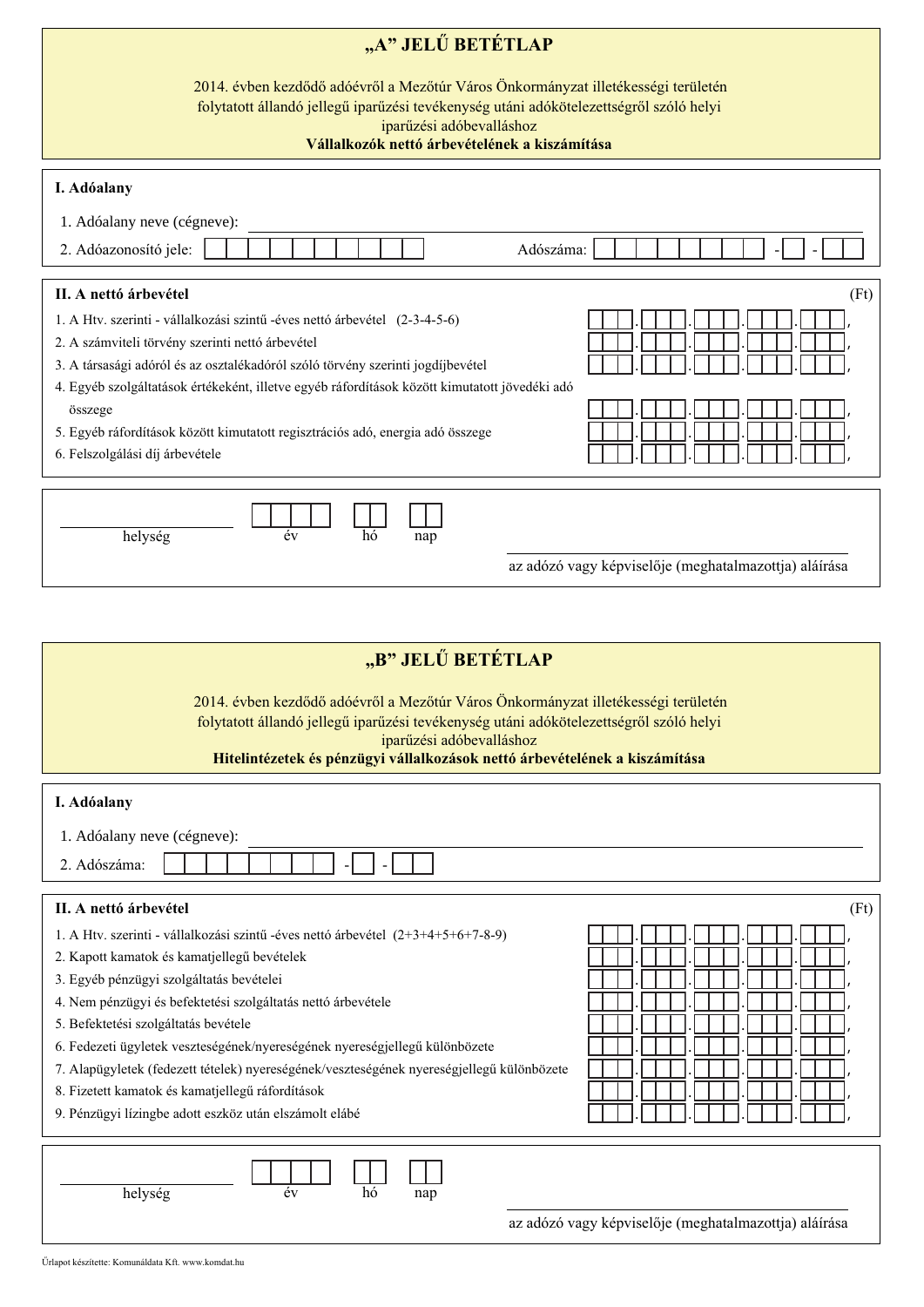| "C" JELŰ BETÉTLAP                                                                                                                                                                                                                                                      |
|------------------------------------------------------------------------------------------------------------------------------------------------------------------------------------------------------------------------------------------------------------------------|
| 2014. évben kezdődő adóévről a Mezőtúr Város Önkormányzat illetékességi területén<br>folytatott állandó jellegű iparűzési tevékenység utáni adókötelezettségről szóló helyi<br>iparűzési adóbevalláshoz<br>Biztosítók nettő árbevételének a kiszámítása                |
| I. Adóalany                                                                                                                                                                                                                                                            |
| 1. Adóalany neve (cégneve):                                                                                                                                                                                                                                            |
| 2. Adószáma:                                                                                                                                                                                                                                                           |
| II. A nettó árbevétel<br>(Ft)                                                                                                                                                                                                                                          |
| 1. A Htv. szerinti - vállalkozási szintű -éves nettó árbevétel (2+3+4+5+6+7-8)<br>2. Biztosítástechnikai eredmény<br>3. Nettó működési költségek<br>4. Befektetésekből származó biztosítástechnikai ráfordítások (csak életbiztosítási ágnál) és az                    |
| egyéb biztosítástechnikai ráfordítások együttes összege                                                                                                                                                                                                                |
| 5. Fedezeti ügyletek nyereségének/veszteségének nyereségjellegű különbözete                                                                                                                                                                                            |
| 6. Alapügyletek (fedezett tételek) nyereségének/veszteségének nyereségjellegű különbözete<br>7. Nem biztosítási tevékenység bevétele, befektetések nettó árbevétele, a Htv. 52. § 22. c)                                                                               |
| alpontja szerint egyéb növelő tételek                                                                                                                                                                                                                                  |
| 8. Htv. 52. § 22. c) alpontjában foglalt csökkentések                                                                                                                                                                                                                  |
| helység<br>év<br>hó<br>nap<br>az adózó vagy képviselője (meghatalmazottja) aláírása                                                                                                                                                                                    |
|                                                                                                                                                                                                                                                                        |
| "D" JELŰ BETÉTLAP                                                                                                                                                                                                                                                      |
| 2014. évben kezdődő adóévről a Mezőtúr Város Önkormányzat illetékességi területén<br>folytatott állandó jellegű iparűzési tevékenység utáni adókötelezettségről szóló helyi<br>iparűzési adóbevalláshoz<br>Befektetési vállalkozások nettó árbevételének a kiszámítása |
| I. Adóalany                                                                                                                                                                                                                                                            |
| 1. Adóalany neve (cégneve):                                                                                                                                                                                                                                            |
| 2. Adószáma:                                                                                                                                                                                                                                                           |
| II. A nettó árbevétel<br>(Ft)                                                                                                                                                                                                                                          |
| 1. A Htv. szerinti - vállalkozási szintű -éves nettó árbevétel (2+3+4+5+6)                                                                                                                                                                                             |
| 2. Befektetési szolgáltatási tevékenység bevételei<br>3. Nem befektetési szolgáltatási tevékenység bevétele                                                                                                                                                            |
| 4. Kapott kamatok és kamatjellegű bevételek együttes összege                                                                                                                                                                                                           |
| 5. Fedezeti ügyletek nyereségének/veszteségének nyereségjellegű különbözete                                                                                                                                                                                            |
| 6. Alapügyletek (fedezett tételek) nyereségének/veszteségének nyereségjellegű különbözete                                                                                                                                                                              |
| helység<br>év<br>hó<br>nap                                                                                                                                                                                                                                             |

az adózó vagy képviselője (meghatalmazottja) aláírása

Űrlapot készítette: Komunáldata Kft. www.komdat.hu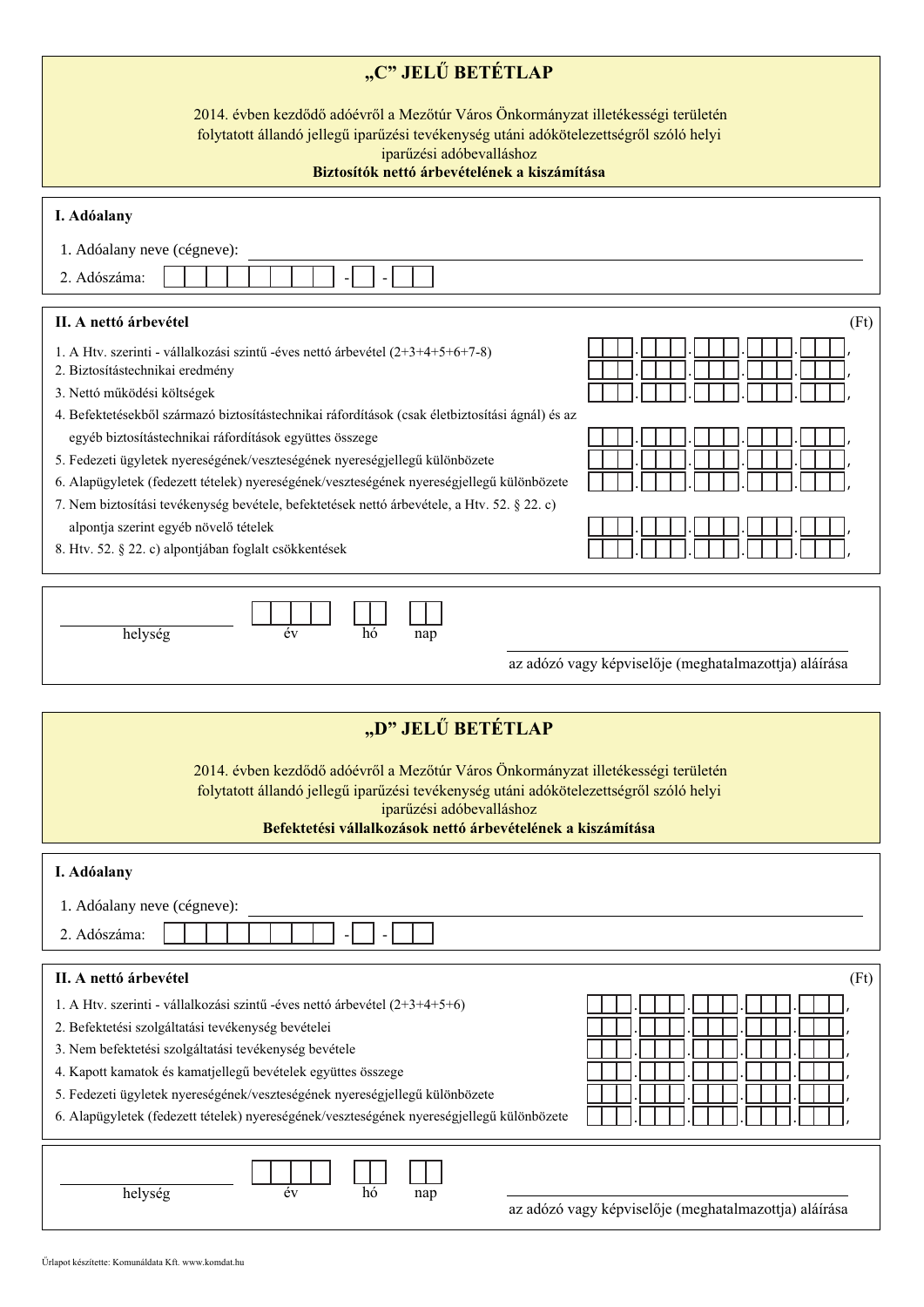| "E" JELŰ BETÉTLAP                                                                                                                                                                                                                                                                |                                                       |  |  |  |  |  |  |  |
|----------------------------------------------------------------------------------------------------------------------------------------------------------------------------------------------------------------------------------------------------------------------------------|-------------------------------------------------------|--|--|--|--|--|--|--|
| 2014. évben kezdődő adóévről a Mezőtúr Város Önkormányzat illetékességi területén<br>folytatott állandó jellegű iparűzési tevékenység utáni adókötelezettségről szóló helyi<br>iparűzési adóbevalláshoz                                                                          |                                                       |  |  |  |  |  |  |  |
| Az eladott áruk beszerzési értéke és a közvetített szolgáltatások értéke figyelembe vehető együttes összege,<br>kapcsolt vállalkozás adóalapja                                                                                                                                   |                                                       |  |  |  |  |  |  |  |
| A Htv. 39. § (6) bekezdése szerinti kapcsolt vállalkozás tagja<br>I. Adóalany                                                                                                                                                                                                    |                                                       |  |  |  |  |  |  |  |
| 1. Adóalany neve (cégneve):                                                                                                                                                                                                                                                      |                                                       |  |  |  |  |  |  |  |
| 2. Adóazonosító jele:<br>Adószáma:                                                                                                                                                                                                                                               |                                                       |  |  |  |  |  |  |  |
| II. A Htv. 39. § (6) bekezdésének hatálya alá nem tartozó vállalkozás esetén                                                                                                                                                                                                     | (Ft)                                                  |  |  |  |  |  |  |  |
| 1. Eladott áruk beszerzési értéke (elábé) összesen                                                                                                                                                                                                                               |                                                       |  |  |  |  |  |  |  |
| 2. Közvetített szolgáltatások értéke összesen                                                                                                                                                                                                                                    |                                                       |  |  |  |  |  |  |  |
| 3. Az 1. és 2. sorból a Htv. 39. § (7) bekezdése szerinti export árbevételhez kapcsolódó elábé<br>és közvetített szolgáltatások értéke (500 M Ft-ot meg nem haladó nettó árbevételű                                                                                              |                                                       |  |  |  |  |  |  |  |
| vállalkozónak nem kell kitölteni!)<br>4. Az 1. sorból a Htv. 39. § (7) bekezdése szerinti közfinanszírozásban részesülő gyógyszerek                                                                                                                                              |                                                       |  |  |  |  |  |  |  |
| értékesítéséhez kapcsolódó elábé (500 M Ft-ot meg nem haladó nettó árbevételű<br>vállalkozónak nem kell kitölteni!)                                                                                                                                                              |                                                       |  |  |  |  |  |  |  |
| 5. Az 1. sorból a Htv. 39. §-ának (7) bekezdése szerinti földgázpiaci és villamosenergia<br>piaci ügyletek elszámolása érdekében vásárolt és továbbértékesített, a számvitelről szóló                                                                                            |                                                       |  |  |  |  |  |  |  |
| törvény szerinti eladott áruk beszerzési értékeként elszámolt földgáz és villamosenergia<br>beszerzési értéke (500 M Ft-ot meg nem haladó nettó árbevételű vállalkozónak                                                                                                         |                                                       |  |  |  |  |  |  |  |
| nem kell kitölteni!)                                                                                                                                                                                                                                                             |                                                       |  |  |  |  |  |  |  |
| 6. A Htv. 39. § (4)-(5) bekezdése alapján (sávosan) megállapított, levonható elábé és<br>közvetített szolgáltatások értéke együttes összege (500 M Ft-ot meg nem haladó nettó<br>árbevételű vállalkozónak nem kell kitölteni!)                                                   |                                                       |  |  |  |  |  |  |  |
| 7. Figyelembe vehető elábé és a közvetített szolgáltatások értékének együttes összege                                                                                                                                                                                            |                                                       |  |  |  |  |  |  |  |
| [legfeljebb 500 M Ft nettó árbevételű adózó esetén: (1.+2.), 500 M Ft feletti<br>nettó árbevétel esetén: (3.+4+5.+6.) ]                                                                                                                                                          |                                                       |  |  |  |  |  |  |  |
|                                                                                                                                                                                                                                                                                  |                                                       |  |  |  |  |  |  |  |
| III. A Htv. 39. § (6) bekezdésének hatálya alá tartozó kapcsolt vállalkozás esetén                                                                                                                                                                                               | (Ft)                                                  |  |  |  |  |  |  |  |
| 1. A kapcsolt vállalkozás adóalanyok összes nettó árbevétele                                                                                                                                                                                                                     |                                                       |  |  |  |  |  |  |  |
| 2. Kapcsolt vállalkozás adóalanyok által figyelembe vehető összes anyagköltség, alvállalkozói<br>teljesítések értéke, alapkutatás, alkalmazott kutatás, kísérleti fejlesztés adóévben elszámolt<br>közvetlen költsége                                                            |                                                       |  |  |  |  |  |  |  |
| 3. Kapcsolt vállalkozás adóalanyok összes eladott áruk beszerzési értéke                                                                                                                                                                                                         |                                                       |  |  |  |  |  |  |  |
| 4. Kapcsolt vállalkozás adóalanyok összes közvetített szolgáltatások értéke                                                                                                                                                                                                      |                                                       |  |  |  |  |  |  |  |
| 5. A 3. és 4. sorból a Htv. 39. § (7) bekezdése szerinti export árbevételhez kapcsolódó összes                                                                                                                                                                                   |                                                       |  |  |  |  |  |  |  |
| elábé és közvetített szolgáltatások értéke<br>6. A 3. sorból a Htv. 39. § (7) bekezdése szerinti közfinanszírozásban részesülő gyógyszerek                                                                                                                                       |                                                       |  |  |  |  |  |  |  |
| értékesítéséhez kapcsolódó elábé                                                                                                                                                                                                                                                 |                                                       |  |  |  |  |  |  |  |
| 7. A 3. sorból a Htv. 39. §-ának (7) bekezdése szerinti földgázpiaci és villamosenergia piaci<br>ügyletek elszámolása érdekében vásárolt és továbbértékesített, a számvitelről szóló<br>törvény szerinti eladott áruk beszerzési értékeként elszámolt földgáz és villamosenergia |                                                       |  |  |  |  |  |  |  |
| beszerzési értéke                                                                                                                                                                                                                                                                |                                                       |  |  |  |  |  |  |  |
| 8. A kapcsolt vállalkozásoknál a Htv. 39. § (4)-(5) bekezdése alapján (sávosan) megállapított,<br>levonható elábé és közvetített szolgáltatások értéke együttes összege                                                                                                          |                                                       |  |  |  |  |  |  |  |
| 9. Kapcsolt vállalkozás tagjai által összesen figyelembe vehető eladott áruk beszerzési<br>értékének és a közvetített szolgáltatások értékének együttes összege (5.+6+7.+8.)                                                                                                     |                                                       |  |  |  |  |  |  |  |
| 10. Kapcsolt vállalkozások összesített pozitív előjelű különbözet (adóalap) (1.-2.-9.)                                                                                                                                                                                           |                                                       |  |  |  |  |  |  |  |
| 11. Az adóalanyra jutó vállalkozási szintű adóalap ["E" jelű betétlap III. /10. sor* ("A" vagy<br>"B" vagy "C" vagy "D" jelű betétlap II/1. sor $\div$ "E" jelű betétlap III./1. sor)]                                                                                           |                                                       |  |  |  |  |  |  |  |
|                                                                                                                                                                                                                                                                                  |                                                       |  |  |  |  |  |  |  |
| év<br>helység<br>hó<br>nap                                                                                                                                                                                                                                                       | az adózó vagy képviselője (meghatalmazottja) aláírása |  |  |  |  |  |  |  |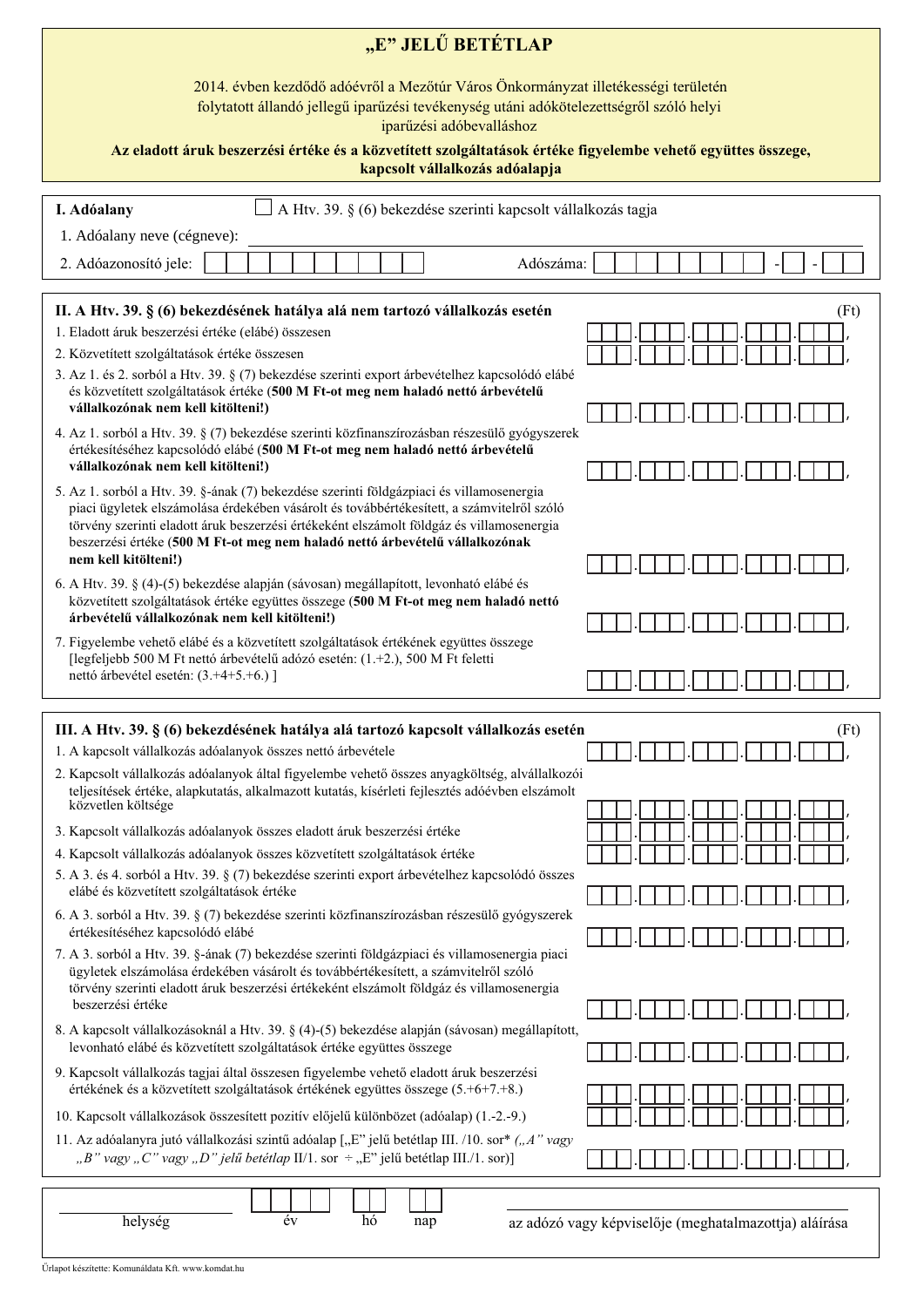| "F" JELŰ BETÉTLAP                                                                                                                                                                                                                                                                                                                                                                                                                           |                                                       |  |  |  |  |  |  |  |  |
|---------------------------------------------------------------------------------------------------------------------------------------------------------------------------------------------------------------------------------------------------------------------------------------------------------------------------------------------------------------------------------------------------------------------------------------------|-------------------------------------------------------|--|--|--|--|--|--|--|--|
| 2014. évben kezdődő adóévről a Mezőtúr Város Önkormányzat illetékességi területén<br>folytatott állandó jellegű iparűzési tevékenység utáni adókötelezettségről szóló helyi<br>iparűzési adóbevalláshoz<br>A vállalkozási szintű adóalap megosztása                                                                                                                                                                                         |                                                       |  |  |  |  |  |  |  |  |
| I. Adóalany                                                                                                                                                                                                                                                                                                                                                                                                                                 |                                                       |  |  |  |  |  |  |  |  |
| 1. Adóalany neve (cégneve):                                                                                                                                                                                                                                                                                                                                                                                                                 |                                                       |  |  |  |  |  |  |  |  |
| 2. Adóazonosító jele:<br>Adószáma:                                                                                                                                                                                                                                                                                                                                                                                                          |                                                       |  |  |  |  |  |  |  |  |
| II. Alkalmazott adóalap megosztás módszere<br>1. Személyi jellegű ráfordítással arányos<br>5. A Htv. 3. számú melléklet 2.3 pontja szerinti megosztás<br>6. A Htv. 3. számú melléklet 2.4.1 pontja szerinti megosztás<br>2. Eszközérték arányos<br>3. A Htv. 3. számú melléklet 2.1 pontja szerinti megosztás<br>7. A Htv. 3. számú melléklet 2.4.2 pontja szerinti megosztás<br>4. A Htv. 3. számú melléklet 2.2 pontja szerinti megosztás |                                                       |  |  |  |  |  |  |  |  |
| <b>III. Megosztás</b>                                                                                                                                                                                                                                                                                                                                                                                                                       |                                                       |  |  |  |  |  |  |  |  |
| 1. A vállalkozás által az adóévben - a Htv. melléklete szerint - figyelembeveendő összes<br>személyi jellegű ráfordítás összege                                                                                                                                                                                                                                                                                                             | Ft                                                    |  |  |  |  |  |  |  |  |
| 2. Az 1. sorból az önkormányzat illetékességi területén foglalkoztatottak után az adóévben<br>- a Htv. melléklete szerint - figyelembeveendő személyi jellegű ráfordítás összege                                                                                                                                                                                                                                                            | Ft                                                    |  |  |  |  |  |  |  |  |
| 3. A vállalkozásnak az adóévben a székhely, telephely szerinti településekhez tartozó<br>- a Htv. melléklete szerinti – összes eszközérték összege                                                                                                                                                                                                                                                                                          | Ft                                                    |  |  |  |  |  |  |  |  |
| 4. A 3. sorból az önkormányzat illetékességi területén figyelembeveendő<br>- a Htv. melléklete szerinti – eszközérték összege                                                                                                                                                                                                                                                                                                               | Ft                                                    |  |  |  |  |  |  |  |  |
| 5. Egyetemes szolgáltató, villamosenergia- vagy földgázkereskedő villamosenergia vagy<br>földgáz végső fogyasztók részére történő értékesítésből származó összes számviteli törvény<br>szerinti nettó árbevétele                                                                                                                                                                                                                            | Ft                                                    |  |  |  |  |  |  |  |  |
| 6. Az 5. sorból az egyetemes szolgáltató, villamosenergia- vagy földgázkereskedő<br>villamosenergia vagy földgáz végső fogyasztók részére történő értékesítésből származó az<br>önkormányzat illetékességi területére jutó számviteli törvény szerinti nettó árbevétele                                                                                                                                                                     | Ft                                                    |  |  |  |  |  |  |  |  |
| 7. Villamos energia elosztó hálózati engedélyes és földgázelosztói engedélyes esetén az<br>összes végső fogyasztónak továbbított villamosenergia vagy földgáz mennyisége                                                                                                                                                                                                                                                                    | kWh vagy ezer m <sup>3</sup>                          |  |  |  |  |  |  |  |  |
| 8. A 7.sorból a villamos energia elosztó hálózati engedélyes és földgázelosztói engedélyes<br>esetén az önkormányzat illetékességi területén lévő végső fogyasztónak továbbított<br>villamosenergia vagy földgáz mennyisége                                                                                                                                                                                                                 | kWh vagy ezer $m3$                                    |  |  |  |  |  |  |  |  |
| 9. Az építőipari tevékenységből [Htv. 52. § 24.] származó, számviteli törvény szerinti<br>értékesítés nettó árbevétele és az adóév utolsó napján fennálló, építőipari tevékenységgel<br>összefüggésben készletre vett befejezetlen termelés, félkésztermék, késztermék értéke<br>együttes összege                                                                                                                                           | Ft                                                    |  |  |  |  |  |  |  |  |
| 10. A 9. sorból az önkormányzat illetékességi területén a Htv. 37. § (3) bekezdés szerint<br>létrejött telephelyre jutó összeg                                                                                                                                                                                                                                                                                                              | Ft                                                    |  |  |  |  |  |  |  |  |
| 11. A vezeték nélküli távközlési tevékenységet végző vállalkozó távközlési szolgáltatást<br>igénybe vevő előfizetőinek száma                                                                                                                                                                                                                                                                                                                | db                                                    |  |  |  |  |  |  |  |  |
| 12. A 11. sorból az önkormányzat illetékességi területén található számlázási cím szerinti<br>vezeték nélküli távközlési tevékenységet igénybe vevő előfizetők száma                                                                                                                                                                                                                                                                        |                                                       |  |  |  |  |  |  |  |  |
| 13. A vezetékes távközlési tevékenységet végző vállalkozó vezetékes távközlési tevékenység<br>szolgáltatási helyeinek száma                                                                                                                                                                                                                                                                                                                 | db<br>db                                              |  |  |  |  |  |  |  |  |
| 14. A 13. sorból az önkormányzat illetékességi területén található vezetékes szolgáltatási<br>helyeinek száma                                                                                                                                                                                                                                                                                                                               | db                                                    |  |  |  |  |  |  |  |  |
| 15. A vezetékes távközlési tevékenységet végző vállalkozó vezeték nélküli távközlési<br>szolgáltatást igénybe vevő előfizetőinek száma                                                                                                                                                                                                                                                                                                      | db                                                    |  |  |  |  |  |  |  |  |
| 16. A 15. sorból az önkormányzat illetékességi területén található számlázási cím szerinti<br>vezeték nélküli távközlési tevékenységet igénybe vevő előfizetők száma                                                                                                                                                                                                                                                                        | db                                                    |  |  |  |  |  |  |  |  |
| év<br>helység<br>hó<br>nap                                                                                                                                                                                                                                                                                                                                                                                                                  | az adózó vagy képviselője (meghatalmazottja) aláírása |  |  |  |  |  |  |  |  |

Űrlapot készítette: Komunáldata Kft. www.komdat.hu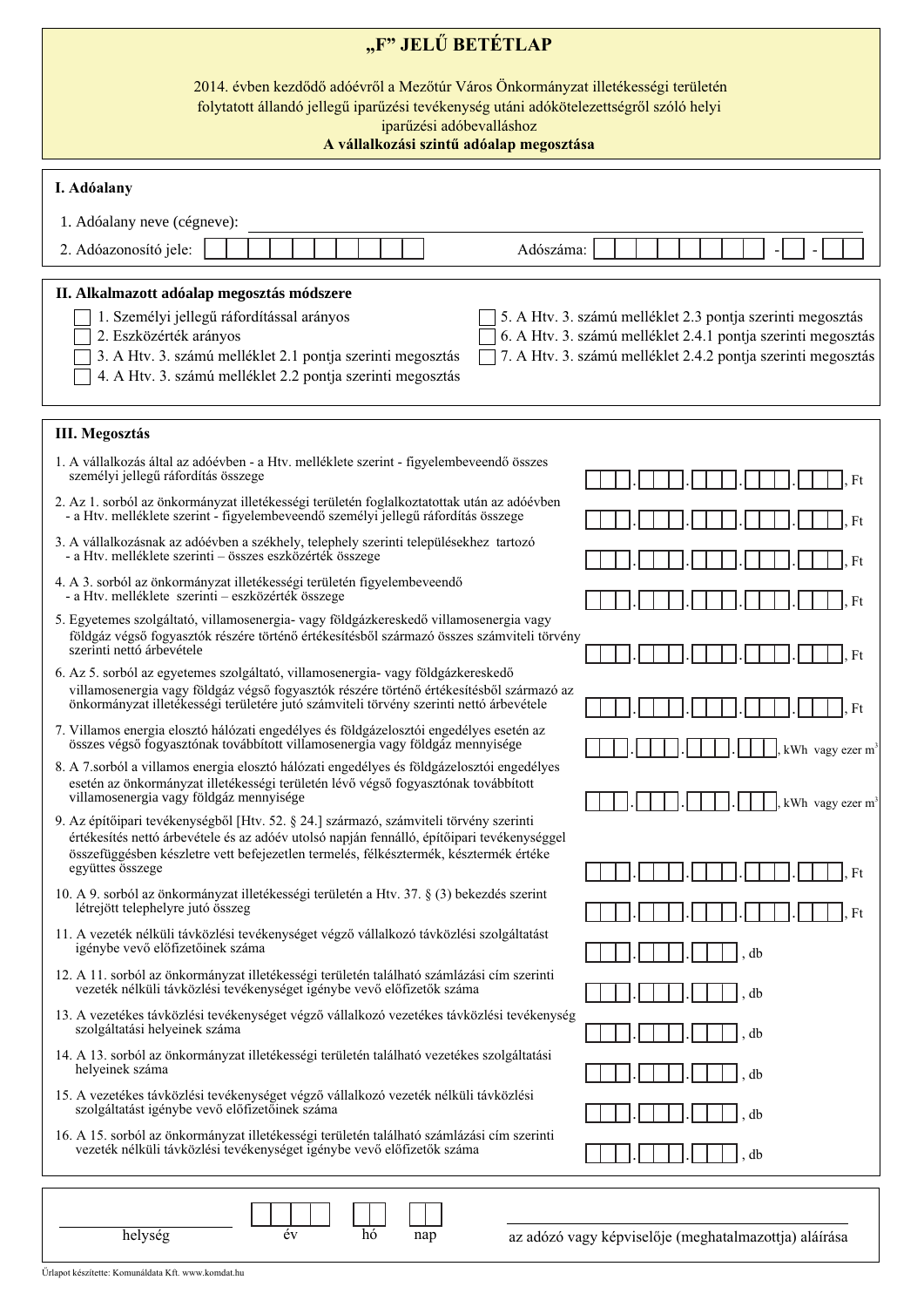## "G" JELŰ BETÉTLAP

2014. évben kezdődő adóévről a Mezőtúr Város Önkormányzat illetékességi területén folytatott állandó jellegű iparűzési tevékenység utáni adókötelezettségről szóló helyi iparűzési adóbevalláshoz Nyilatkozat túlfizetésről

| I. Adóalany                                                                                                                                                                                                                             |                                                                                                                                                                                                                                             |  |  |  |  |  |
|-----------------------------------------------------------------------------------------------------------------------------------------------------------------------------------------------------------------------------------------|---------------------------------------------------------------------------------------------------------------------------------------------------------------------------------------------------------------------------------------------|--|--|--|--|--|
| 1. Adóalany neve (cégneve):                                                                                                                                                                                                             |                                                                                                                                                                                                                                             |  |  |  |  |  |
| 2. Adóazonosító jele:                                                                                                                                                                                                                   | Adószáma:                                                                                                                                                                                                                                   |  |  |  |  |  |
| 3. A túlfizetés visszautalására szolgáló pénzforgalmi számlaszám:                                                                                                                                                                       |                                                                                                                                                                                                                                             |  |  |  |  |  |
|                                                                                                                                                                                                                                         |                                                                                                                                                                                                                                             |  |  |  |  |  |
| II. Nyilatkozat                                                                                                                                                                                                                         |                                                                                                                                                                                                                                             |  |  |  |  |  |
| 1. Nyilatkozom, hogy más adóhatóságnál nincs fennálló adótartozásom.                                                                                                                                                                    |                                                                                                                                                                                                                                             |  |  |  |  |  |
| 2. A túlfizetés összegét később esedékes iparűzési adó fizetési kötelezettségre kívánom felhasználni.                                                                                                                                   |                                                                                                                                                                                                                                             |  |  |  |  |  |
| A túlfizetés összegéből<br>3                                                                                                                                                                                                            | forintot kérek visszatéríteni, a fennmaradó összeget később esedékes iparűzési adó fizetési kötelezettségre kívánom felhasználni                                                                                                            |  |  |  |  |  |
| 4. A túlfizetés összegéből                                                                                                                                                                                                              | forintot kérek visszatéríteni,<br>forintot kérek más adónemben/hatóságnál nyilvántartott lejárt<br>esedékességű köztartozásra átvezetni, a fennmaradó összeget később esedékes iparűzési adó fizetési kötelezettségre kívánom felhasználni. |  |  |  |  |  |
| 5. A túlfizetés összegéből<br>forintot kérek más adónemben/hatóságnál nyilvántartott lejárt esedékességű köztartozásra átvezetni, a fennmaradó összeget<br>később esedékes iparűzési adó fizetési kötelezettségre kívánom felhasználni. |                                                                                                                                                                                                                                             |  |  |  |  |  |
| 6. A túlfizetés teljes összegének visszatérítését kérem.                                                                                                                                                                                |                                                                                                                                                                                                                                             |  |  |  |  |  |

| III. Más adónemben, hatóságnál nyilvántartott lejárt esedékességű köztartozására átvezetendő összegek |                                                    |                     |                |                                                |  |  |  |  |  |  |  |                                                        |  |  |  |  |  |
|-------------------------------------------------------------------------------------------------------|----------------------------------------------------|---------------------|----------------|------------------------------------------------|--|--|--|--|--|--|--|--------------------------------------------------------|--|--|--|--|--|
| Sorszám                                                                                               | Köztartozást nyilvántartó<br>intézmény megnevezése | Köztartozás fajtája | Összeg<br>(Ft) | Köztartozáshoz tartozó pénzintézeti számlaszám |  |  |  |  |  |  |  | Intézmény által<br>alkalmazott<br>ügyfélazonosító szám |  |  |  |  |  |
| .,                                                                                                    |                                                    |                     |                |                                                |  |  |  |  |  |  |  |                                                        |  |  |  |  |  |
| 2.                                                                                                    |                                                    |                     |                |                                                |  |  |  |  |  |  |  |                                                        |  |  |  |  |  |
| 3.                                                                                                    |                                                    |                     |                |                                                |  |  |  |  |  |  |  |                                                        |  |  |  |  |  |
| 4.                                                                                                    |                                                    |                     |                |                                                |  |  |  |  |  |  |  |                                                        |  |  |  |  |  |
| 5.                                                                                                    |                                                    |                     |                |                                                |  |  |  |  |  |  |  |                                                        |  |  |  |  |  |
| helység<br>az adózó vagy képviselője (meghatalmazottja) aláírása<br>hó<br>nap<br>év                   |                                                    |                     |                |                                                |  |  |  |  |  |  |  |                                                        |  |  |  |  |  |